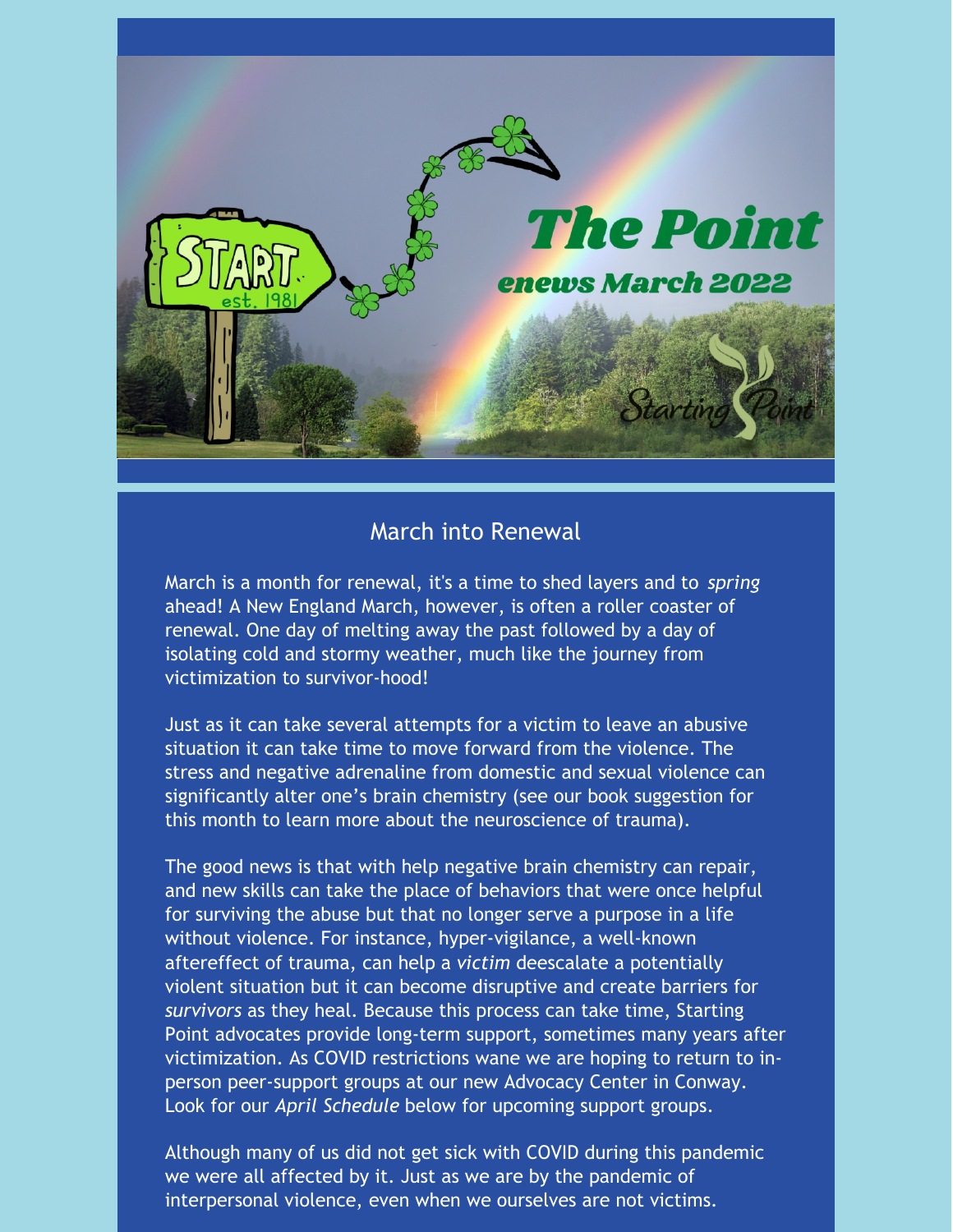We have heard from many friends, and experienced it for ourselves as an agency, that "rejoining" has been a roller coaster of excitement and apprehension. Healing from the personal and global trauma of the pandemic will take time. Recognizing that healing is not linear and is a uniquely individual process will help us move forward as a community with compassion and patience.

Unfortunately, even as we wane from the COVID pandemic we are still firmly entrenched in the pandemic of interpersonal violence. In fact, the one has made the latter more difficult these last few years and more than ever we need your support as we offer ours.

*See - even our March enews intro has been a roller coaster of good and bad news!*

As we move forward in our work at Starting Point, we are asking our supporters to renew their commitment to the Starting Point mission of *Not Tolerating Violence in Our Community*.

Please join us with a donation to our 40<sup>th</sup> Anniversary fundraiser or as a volunteer or by picking up one of our recommended books on the subject to learn more or by attending one of our upcoming **April Sexual Assault Awareness** events. See below for our April Schedule for volunteer training dates, events and book recommendations.

**Together we can ALL** *live free of domestic and sexual violence!*



Tamworth Foundation board members, from left to right: Paul Chant, Nina Perry, George Cleveland, Gail Marrone. (Not shown Keats Myer and David Little.)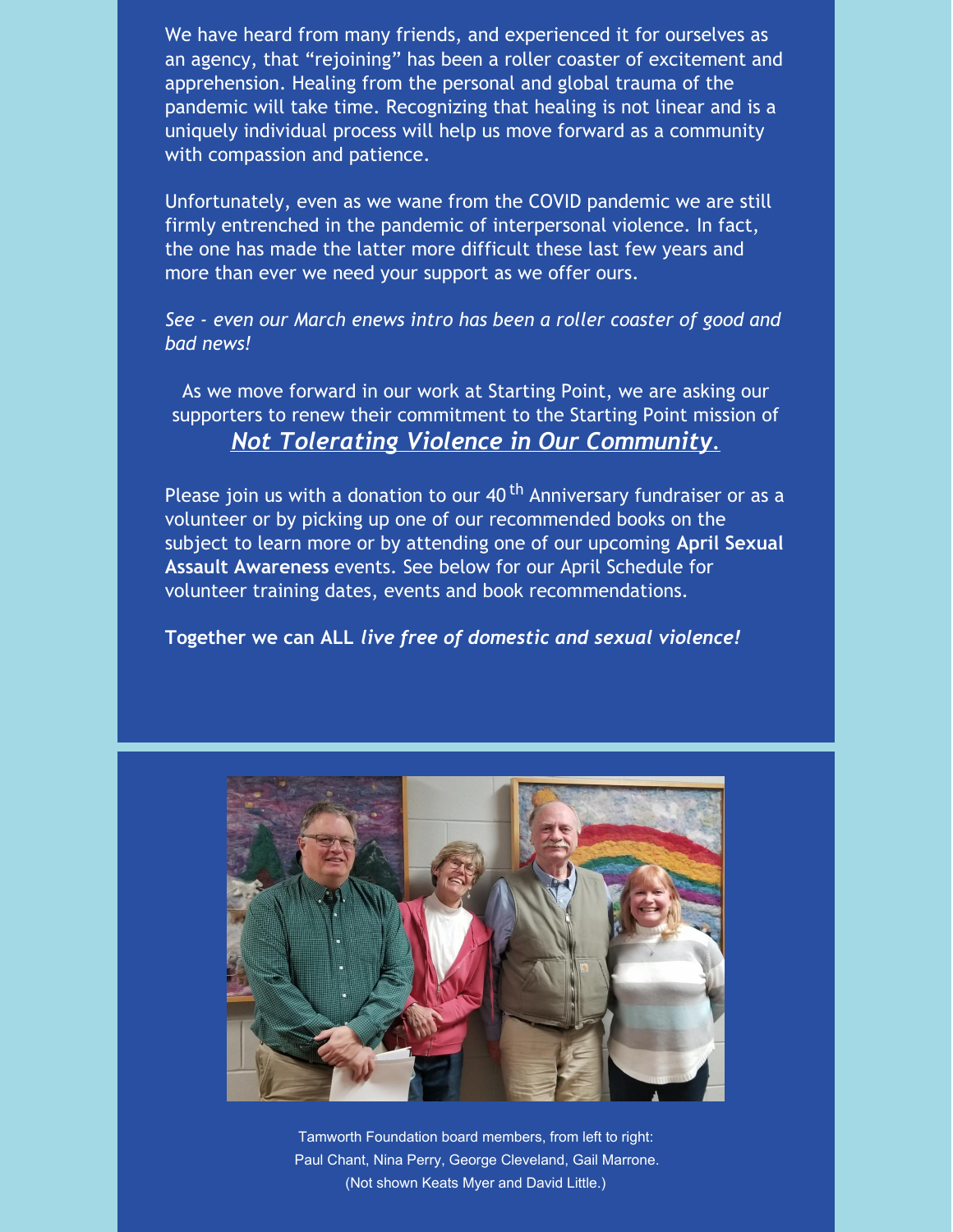### Starting Point received a grant for \$4799 from the Tamworth Foundation!

Since it's formation in 1937, the Tamworth Foundation has worked to strengthen the community by allocating funds for projects that enhance the lives of Tamworth citizens.

Last year alone, Starting Point provided more than 400 bed nights (safe shelter) for victims of domestic and sexual violence and their children, who resided in Tamworth.

The \$4799 grant will go toward the remodeling of the children's room and teen nook in the Starting Point shelter. The remodeling aims to create welcoming spaces and materials for children that support developmental play, and calming spaces for parent and child to curl up and read a book, do homework, or work on an art project. The children's room is also used for program partners to meet with children for therapeutic purposes. Most of all having a warm and welcoming space for children promotes healing from the traumas they have experienced.

The Starting Point shelter provides safe haven for up to 13 victims (5 adults and as many as 8 children). Victims screen into the shelter if they are considered to be in imminent danger (no court or police involvement are necessary for screening) or if they are homeless due to victimization.

Due to limited space those in imminent danger are given priority and are never turned away. Alternative safe housing is arranged for victims in imminent danger whenever the shelter is full and support services are provided to all who request shelter. Those services are free and confidential and include transitional housing, financial empowerment, parental and youth services support and personal advocacy.

If you are interested in helping with our shelter renovations please email raetha@startingpointnh.org to learn ways you can get involved.

Is there anything better than spring skiing?! Well come to think of it - YES! Skiing for a Reason!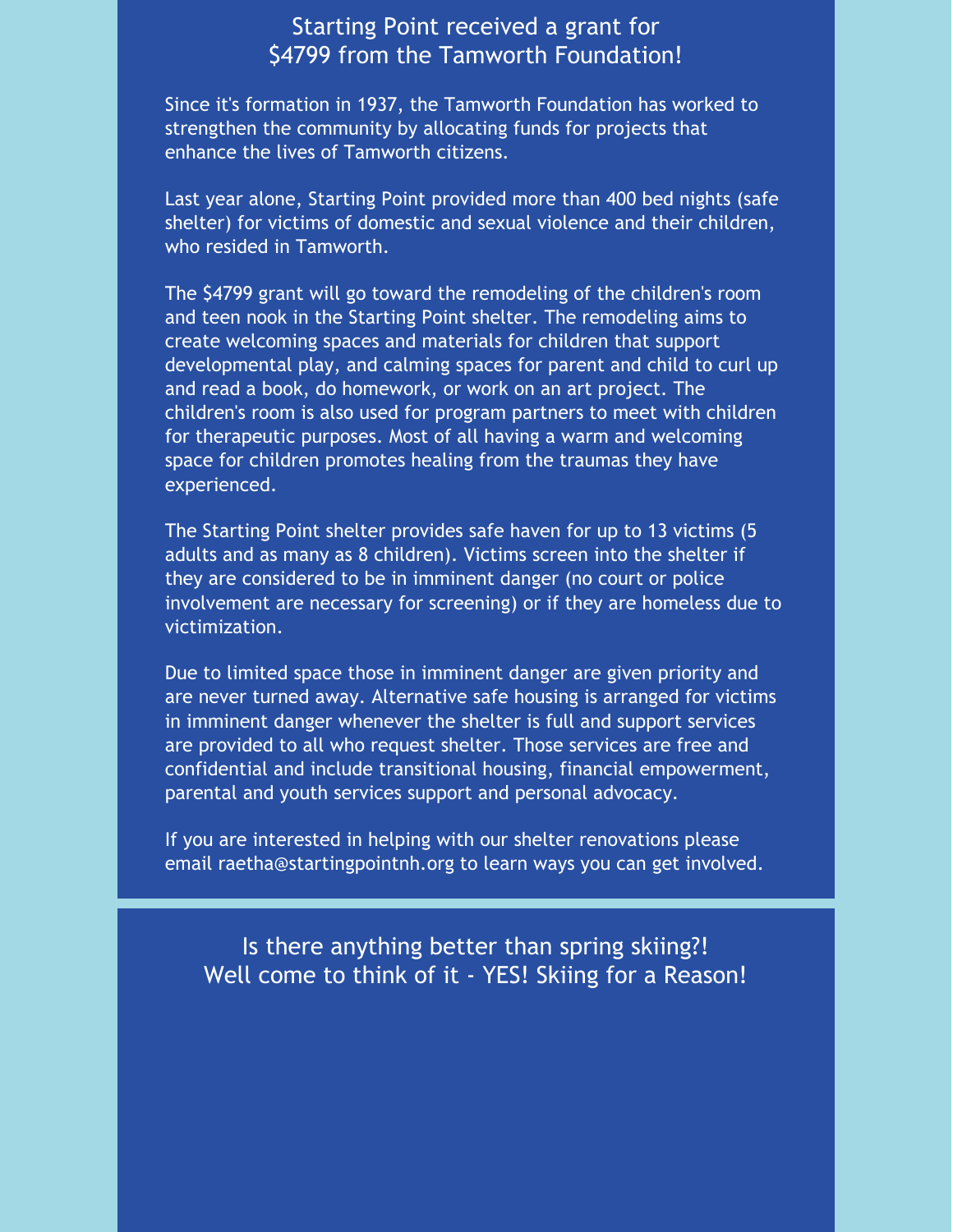

Thanks to our alpine friends at Cranmore who raised over \$700 during Mt. Meister's! And to King Pine, the KW Realty/603 Property Group and 4 Point Title for holding a *Racing for a Reason* event for Starting Point on March 4th.*SKI ON!*

> If you are looking for ways to contribute, Starting Point has an ongoing needs list at Amazon.



**[Amazon](https://smile.amazon.com/gp/ch/list/02-0365780?ref_=smi_cl_bc_lol1_lol) Wish List**

**If you shop on Amazon 'Smile' you can choose Starting Point as the receiving charity! It all adds up! \$350 so far!! For more information on Amazon Smile you can check out the link here: [Amazon](https://smile.amazon.com/gp/clpf/ref=smi_se_clpf_rd_clpf) Smile For Starting Point**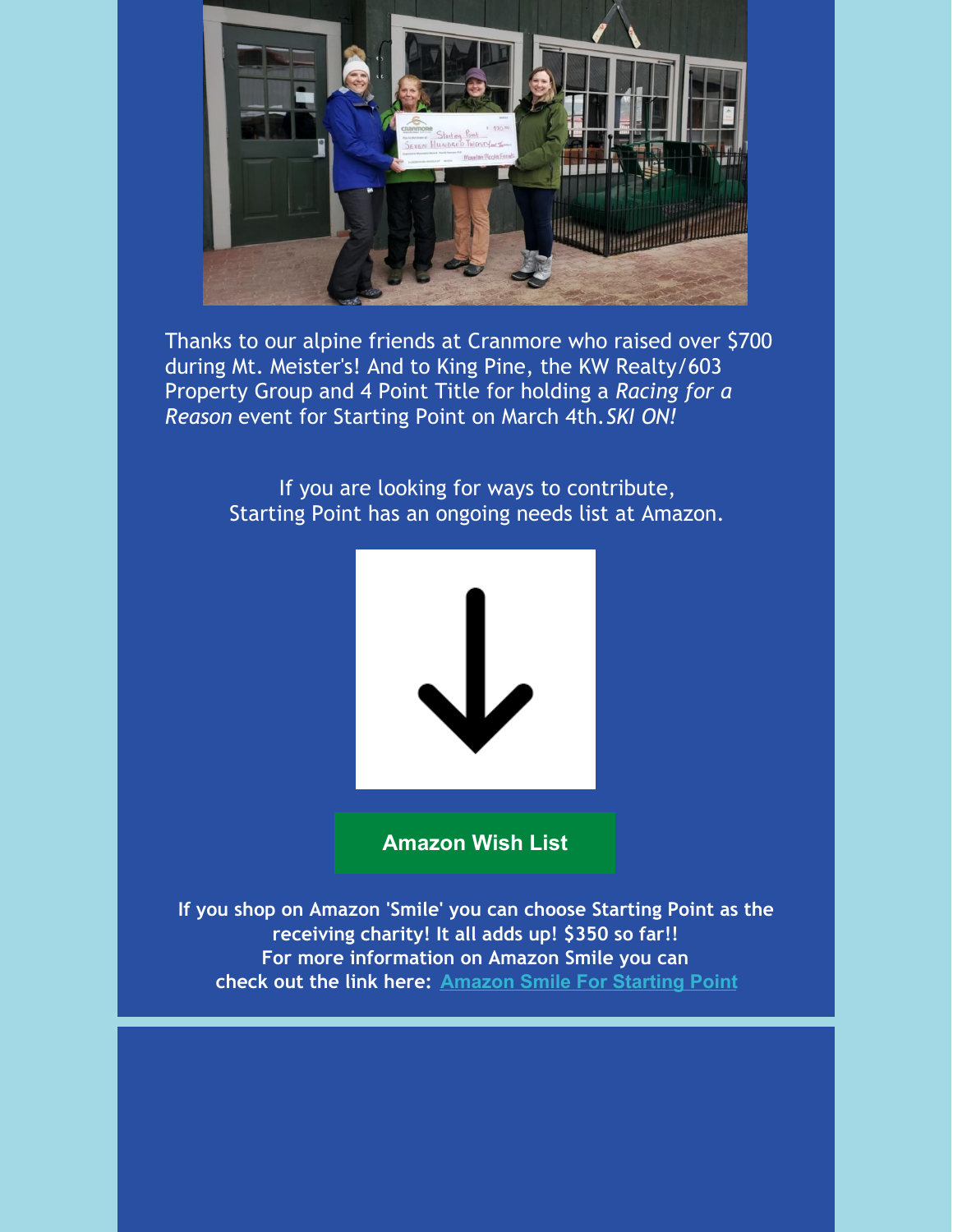

# Starting Point Services

In a conversation with a community member our Outreach Coordinator realized how often people are surprised by the breadth of services offered by Starting Point.

So, we thought we'd dedicate a little space here to highlight the range of services provided by Starting Point.



### **Housing**

Having a housing program during a time when vacancy is at 0% is akin to providing empty water jugs to desert hikers. It's challenging to say the least!

Our housing program is funded federally with some statewide support and through the generosity of our donors. The program helps survivors find and maintain safe, sustainable housing. Unfortunately this can not always be done in Carroll County due to the lack of affordable housing and so our services include partnering with other agencies in more affordable markets. This isn't always the best solution because it uproots the family and severs important networks, but it is a better alternative to homelessness, another serious crisis in Carroll County.

Starting Point housing advocates work with survivors on a variety of levels which includes budgeting, financial empowerment, 101 Tenant Training, work readiness, and other wrap around supports that help a survivor gain independence.

Housing advocates also help negotiate and communicate with landlords about any tenancy issues that may arise, assuring good landlord/tenant communication.

Many victims leave dangerous situations with nothing but the clothes on their backs. Starting Point helps provide essentials, furniture and other housing items for those who must start from scratch.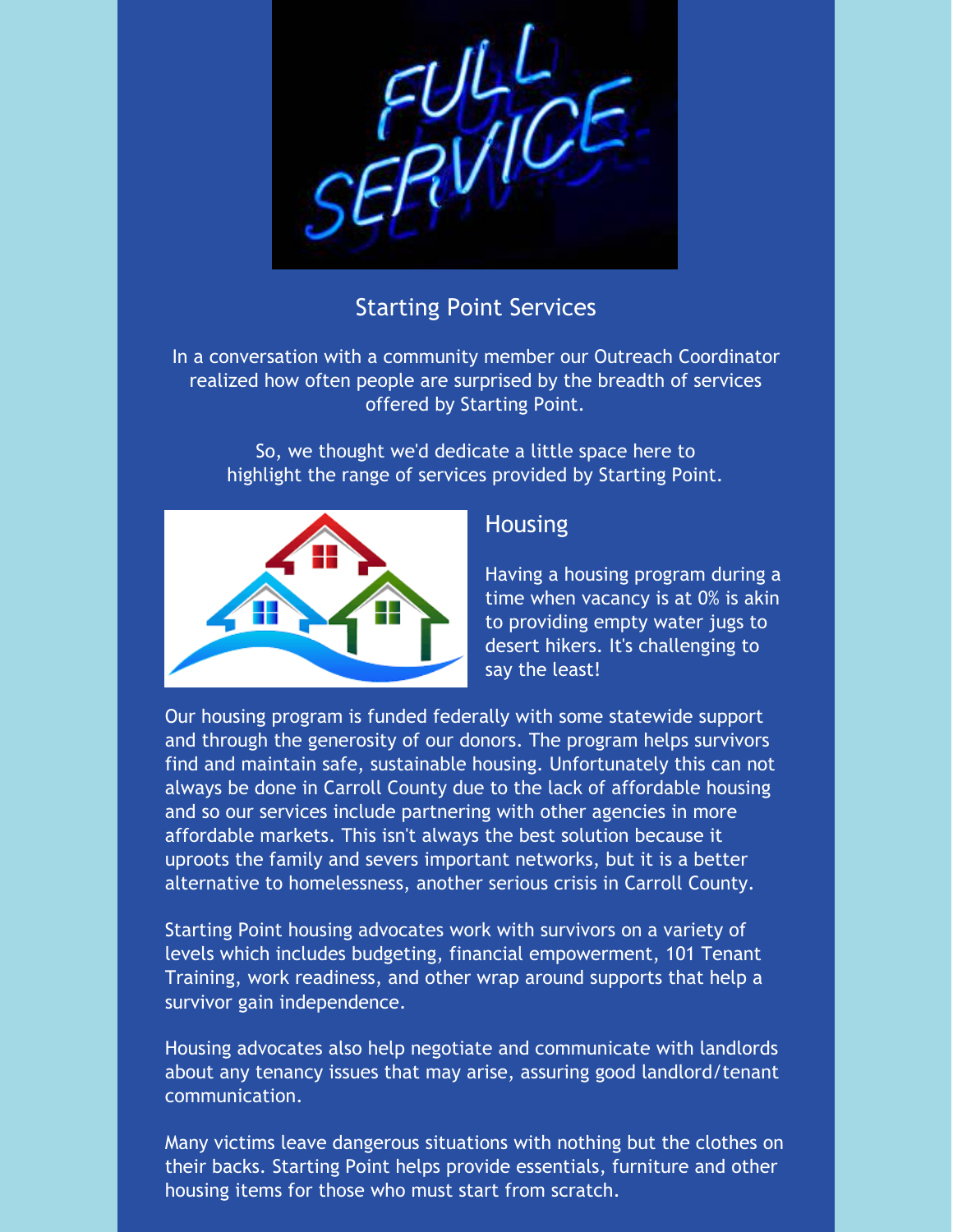Like with all federally funded programs, the Starting Point Housing Program has a screening process and strict guidelines. This can make the program prohibitive for some, mostly due to high rents and a scarcity of units. These barriers have inspired creativity from our advocates who are trained to look for solutions. We have successfully helped survivors move to areas where rents are affordable for them without financial support. In some cases, Starting Point has been able to help maintain housing previously shared with an abuser by assisting in the court process for removal of the abuser from the premises and the lease, and has provided new locks and reinforced security.

Our Housing Program differs from Transitional Housing which is also a service that Starting Point provides. Transitional Housing may include a short stay at the shelter or other shared living situations and wrap around services that include personal advocacy, financial empowerment and emotional support.

Sometimes the best route to safety is bus or air fare, returning a victim to their family, far away from the abuser. This too has been a service provided by Starting Point.

Housing is a complex and yet basic need. For many victims home has become a prison, and safety is in the fleeing. Being able to offer some form of shelter is essential in helping victims heal.

If you are a landlord and are interested in learning more about our Housing Program please email raetha@startingpointnh.org



# APRIL - Sexual Assault Awareness Month Calendar

Listen for our radio 40/40 campaign all month long on WMWV-93.9

TBA - Spotlight on NHPR *Give Back* program

All Month - at A Little Off the Top Salon in Conway - Fairy Hair Tinsel Extensions by donation. Show your support by donning teal tinsel hair extensions, a fun way to draw attention to the work of Starting Point and showing your support for victims of sexual assault. And, if you're all in - teal and purple lash extensions are also being offered with 25% of the proceeds being donated to Starting Point. Call Jahz at 603-730-2276 to make an appointment.

12, 5-8pm - Volunteer Training Orientation - all are welcome to attend this first training to learn more about the agency. All trainings will be held at the Advocacy Center at 30 Pleasant St. in Conway

13, 5-9pm - Volunteer Training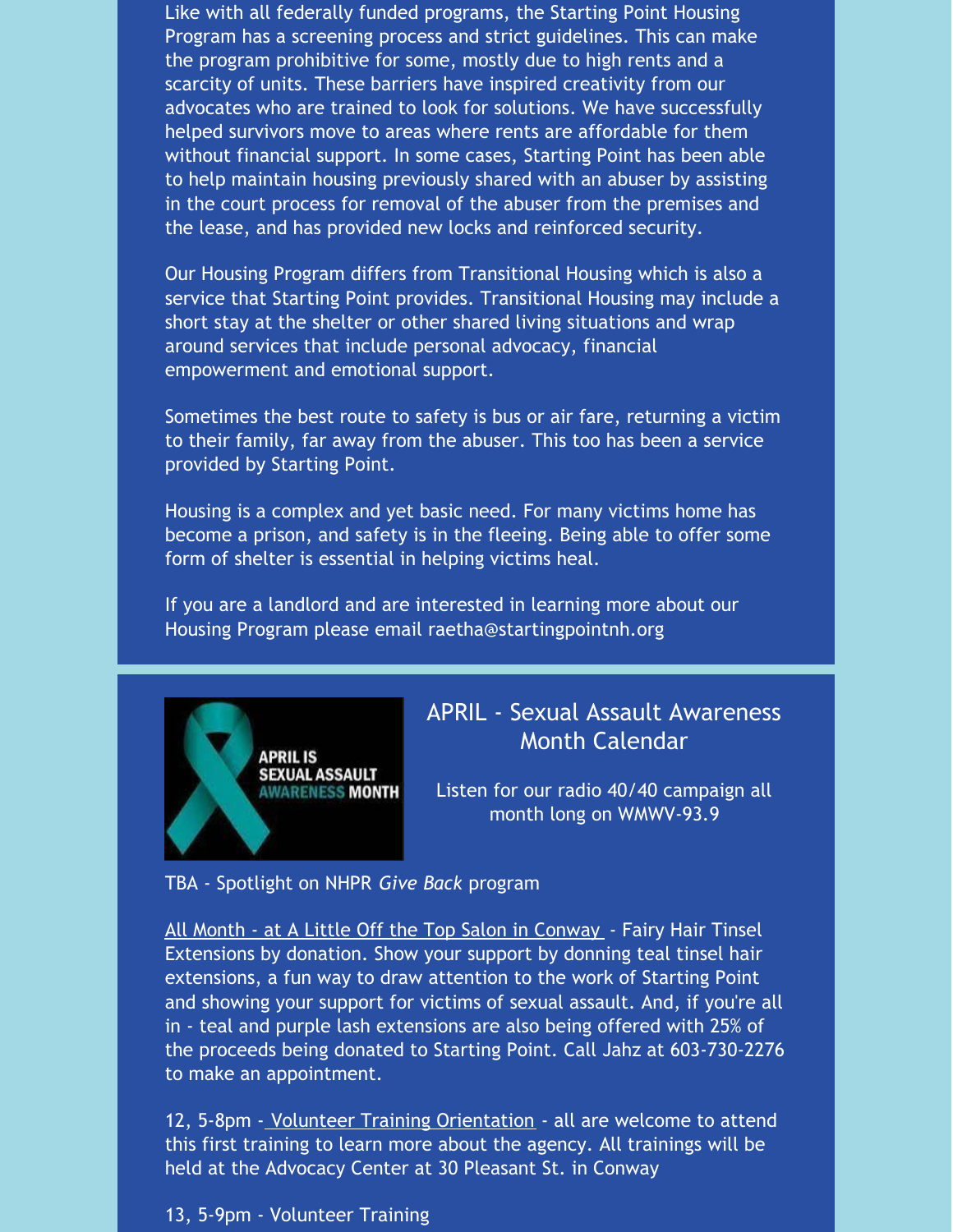- 14, 5-8pm Volunteer Training 19, 5-8pm - Volunteer Training 20, 5-9pm - Volunteer Training
- 21, 5-8pm Volunteer Training

26, 7-8pm - First in a series of Parent Workshops. This one will be highlighting ways to talk to teens about sexting, a precursor to sexual harassment and assault. Learn about the laws, protections and resources available. Facilitated by Starting Point Prevention Specialists and local police.

28, 5-8pm - Volunteer Appreciation party at Camp Calumet in Freedom for all Starting Point Volunteers! Dinner, appreciation and networking.

30, TBD Peer Support Group on resilience - this is an open support group focused on returning to the 'norm' or more so creating a new norm through self-care and networking practices. email community@startingpointnh.org or call 603-901-2237 for more information.



#### **Gifting Gift Cards!**

Thanks to all our donors who have dropped off gift cards. This is such a great way to support victims and help advocates provide essentials during crisis intervention. We've had a few folk put gift cards on their

weekly grocery shopping list!! We are deeply grateful for your regular donation! Thank you!

Please consider picking up a gas or food card the next time you shop! It makes a huge difference in the lives of victims and supports the effectiveness of our services.

Cards can be dropped off at Starting Point's new Advocacy Center in Conway on Pleasant Street or mailed to: Starting Point PO Box 1972, Conway, NH 03818

> **The Library Corner: The Body Keeps the by Bessell Van Der Kolk, M.D.**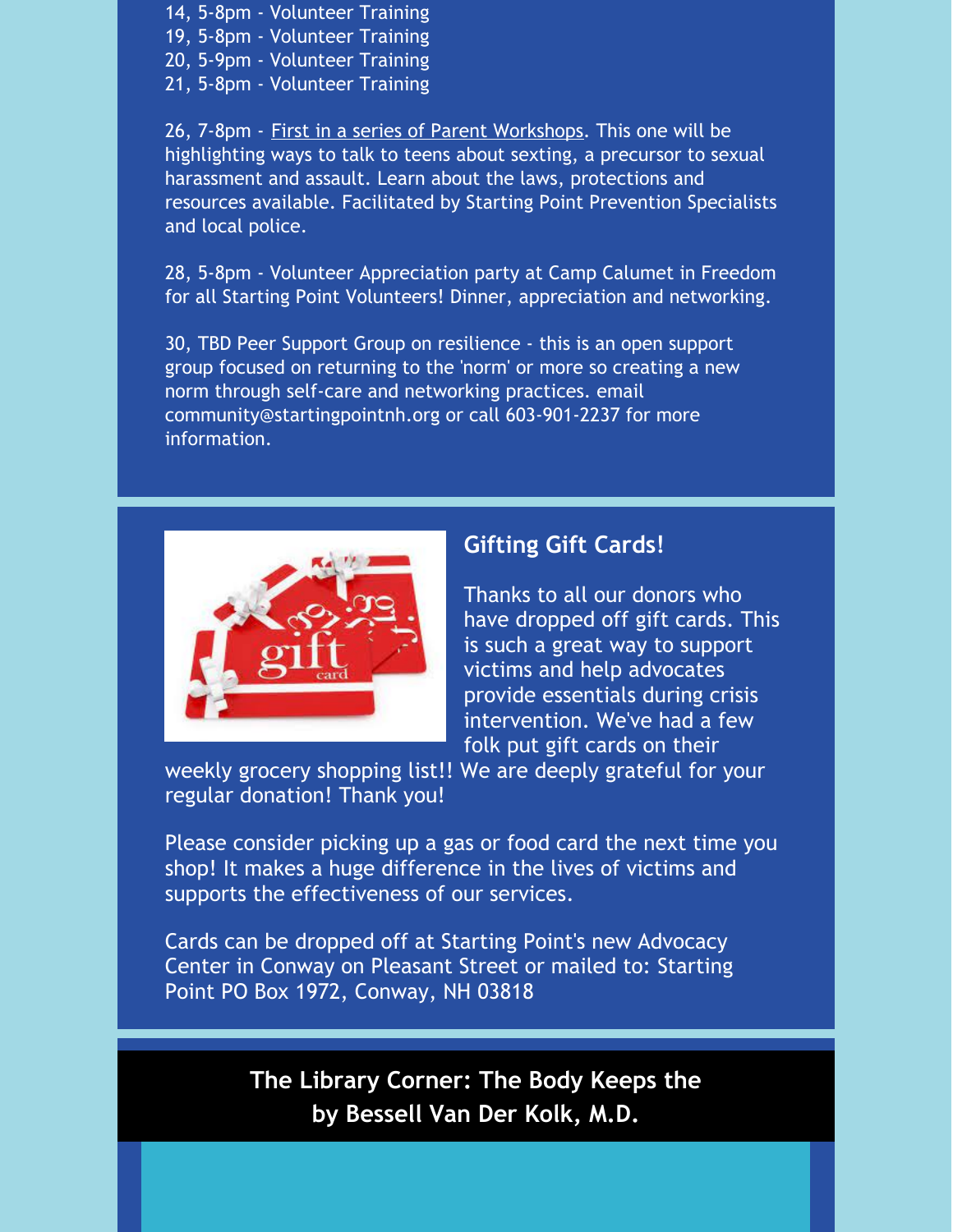

"The Body Keeps the Score" by psychiatrist and trauma expert Bessel Van der Kolk is a staple of Starting Point advocates, helping us better understand the effect that psychological trauma can have on individuals and how trauma can impact the way people perceive themselves and the world around them. This book covers the intricacies of how trauma produces these effects by considering the neuroscience involved. The book can be, at times, technical but offers not just an explanation of why but also how neuroscience allows us to produce new, effective treatments for trauma survivors. Examples of these approaches include eye movement desensitization and reprocessing, yoga, and limbic system therapy.

The book is a guide through modern therapies practiced throughout Van der Kolk's career and the patients he has seen. So this book also serves as a history of the mental health field of the last 30 years.

Here's a quick video summary of the book: https://www.youtube.com/watch?v=QSCXyYuT2rE



"Listening to My Body" by Gabi Garcia is an activity book that helps children connect emotion and sensation and helps them to understand how their body works. Through practice activities in the book children can develop greater control of their emotions by developing ways to regulate as well as strategies for selfsoothing.

Teaching children to be in tune with their

bodies and how to regulate their feelings, combined with awareness of appropriate touch can help reduce sexual abuse between children.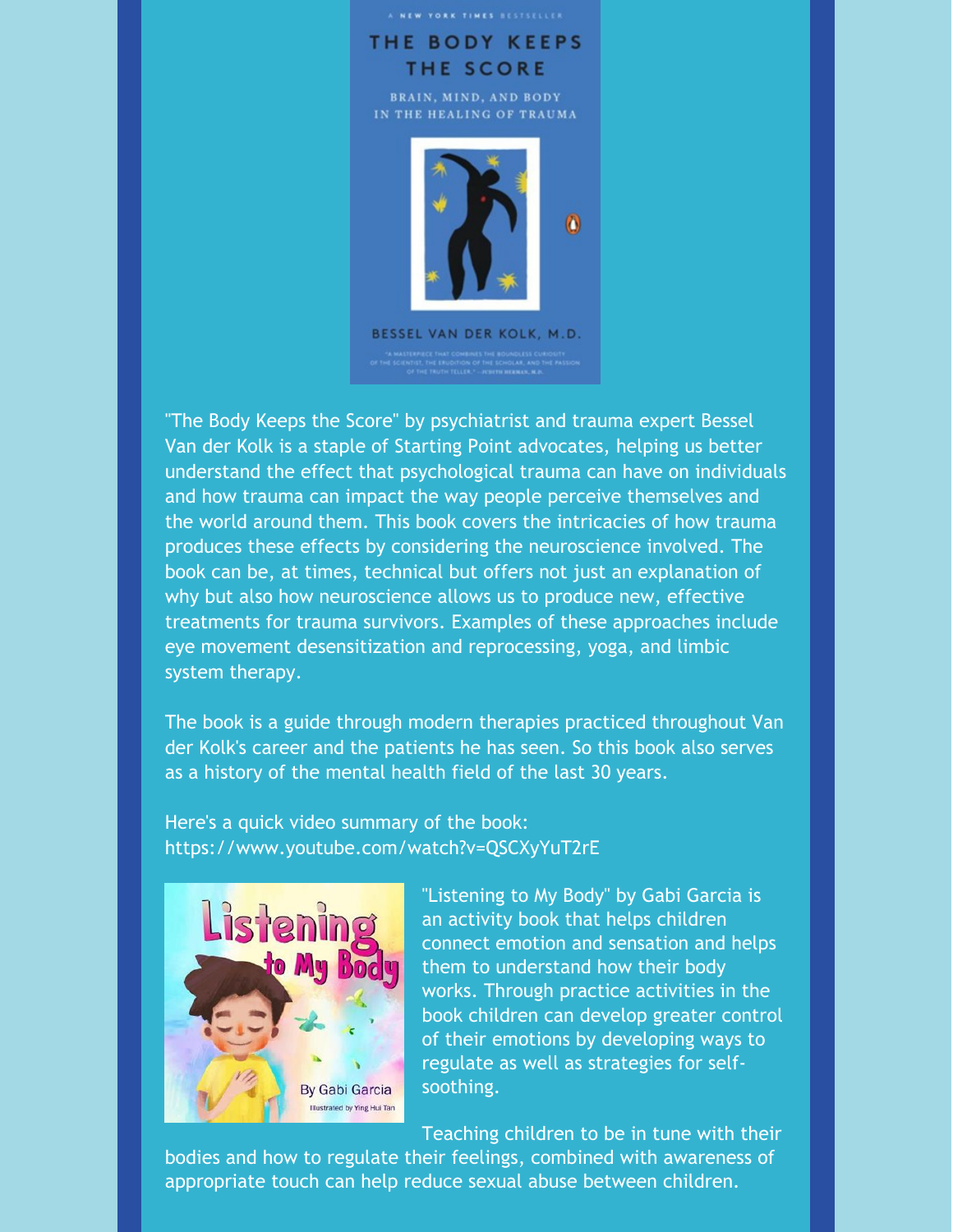Don't have a child to buy books for? Don't worry - we do! Books, games, and activity packs are always welcome donations for our shelter and young clients!

Contact community@StartingPointNH.org to learn more.



YIKES...just 88 days away! If you haven't ordered your tickets you might want to do so now, tickets are selling fast! Go *[here](https://startingpointnh.ejoinme.org/MyEvents/2022BootsnBling/tabid/1275634/Default.aspx)* to get yours today!

June 9, 2022 at the Wentworth Inn in Jackson, NH

Our team is currently working on soliciting auction items and packages.

Like this fabulous Pontoon Cruise on Silver Lake from our friends Donna & Michael Veilleux!!

**Here's something to start dreaming about ...** *A 2-hour cruise for four with drinks and refreshments. An educational circumnavigation cruise tour of pristine Silver Lake, it's islands and Cove leading into Cooks Pond with a stop at a secluded swimming area!*

I think I hear bids already!!